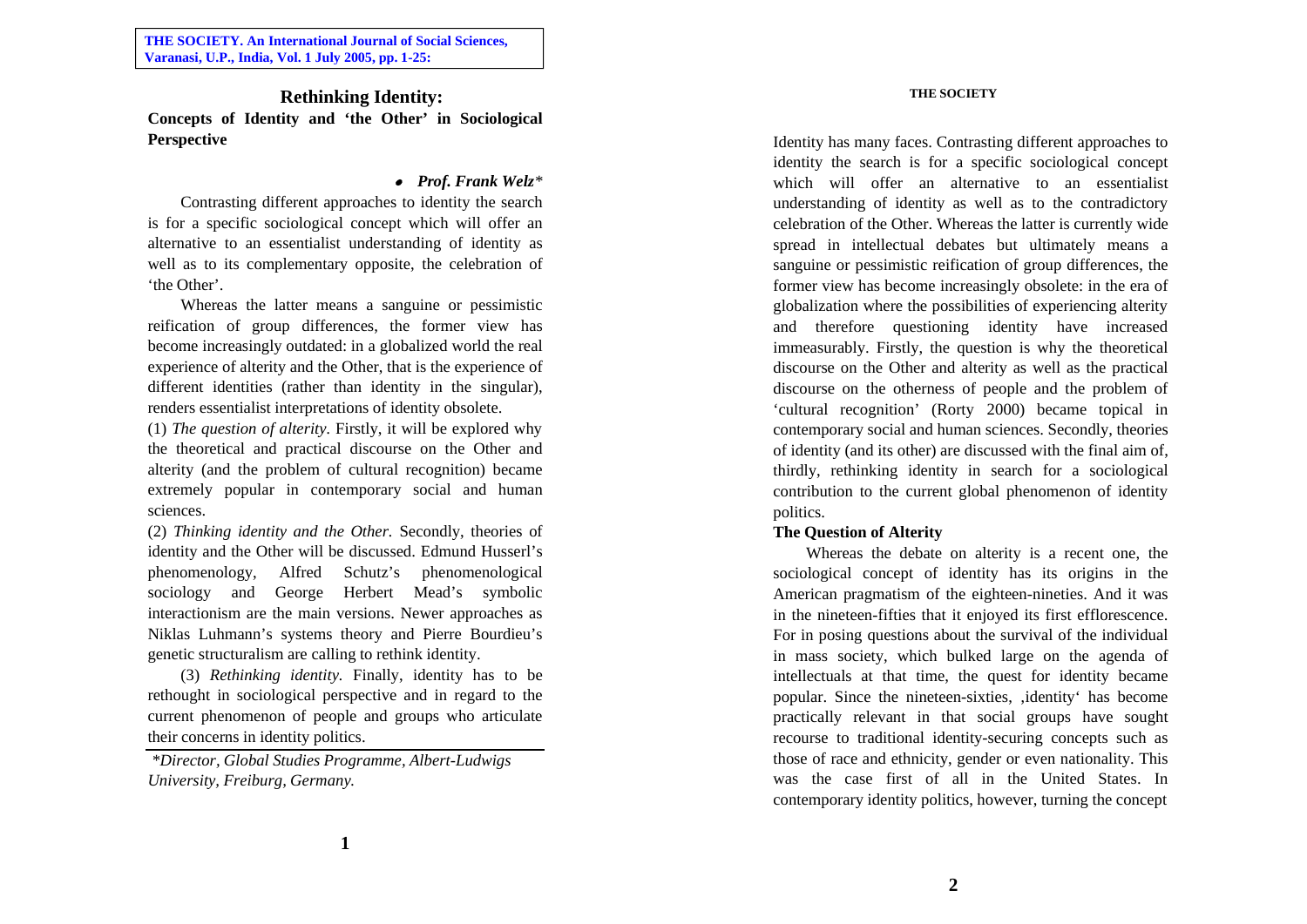to practical use has become a precarious business. It is exactly at this point, in the realm of theory, that the *concep<sup>t</sup>* of the Other – or, as we may say by way of theoretical generalization, of *alterity* – has its point of application. The Other is contrasted, deciphered, celebrated. In any case, the foundationalist but trendy invocation of , identity' is undermined by the reference to the Other. The reasons can be found on the one hand in methodological reflections. On the other hand they are rooted in social structural conditions. Both are connected.

*Methodologically,* the category of the Other relativizes the relevant category of the self. It undermines essentialist assumptions about the ego or subject as they circulate in the generous everyday deployment of the concept of identity. Refering to Alterity and the Other erodes the belief in selfidentity as more or less fixed at birth and integrated into stable forms of custom or ritual. While identity reflects the affirmation of who we are by contrasting our way of life with that of others, the continous reference to many versions of alterity, which can be understood as discourse on the otherness of people, institutions and everything else beyond one's own horizon, can relativize the one's belief in the uniqueness of pre-determined identities.

Of course, however, as T. K. Oommen writes (1997: 11), 'the search for identity is common to the whole of humanity,' and in the empirical reality it is widespread and there are tendencies that it became more important recently in the context of globalization: 'Even the First World,' Oommen continues, 'is witnessing an incessant search for roots.' However, for when the talk is of plural identities and those of others, instead of identity in the singular, the contingency of each subject's own identity becomes apparent. Therefore, the reference to the , Other' is used methodically to call the presumed , natural' identities of

#### **THE SOCIETY**

given groups into question. Even the methodical recourse to alterity is based on concrete social experiences. Two experiential sets of circumstances have caused the individual attainment of or even normative orientation towards identity to appear increasingly problematic. The German sociologist Ulrich Beck's (1992) individualization theory that has been developed in response to recent trends in German social structure articulates one state of affairs: an increase in social as well as in geographical mobility; a state-organized social insurance system, which mitigates the many risks of working life, and which has also neutralized many potential starting-points of class solidarity; the expansion in education of the nineteen-sixties and seventies, which made a multiplicity of career paths possible for the first time; new large-scale urban settlements, which make it difficult to sustain natural relations in a neighbourhood; as well as a labour market dynamic, which draws in more and more sectors of the population and demands their functional differentiation – all this has brought about an individualization of ways and situations of living, and thus has contributed to the erosion of traditional bonds and milieus (Beck 1983). And it is precisely for this reason that it has become much harder for individuals to develop that sense of continuity and consistency of self in the course of life-changes and in the various areas of life which is commonly described as *Identity* (Doebert / Habermas / Nunner-Winkler 1980: 9), that is the affirmation of who we are in contrasting our way of life with that of others. The second state of affairs, which calls into question Erik H. Erikson's (1973: 124) classic assumption of identity on the grounds of being identical with oneself, namely the assumption of an inner self which survives through external change, and which anticipates further fragile identities, applies on the level of culture and orientation systems. This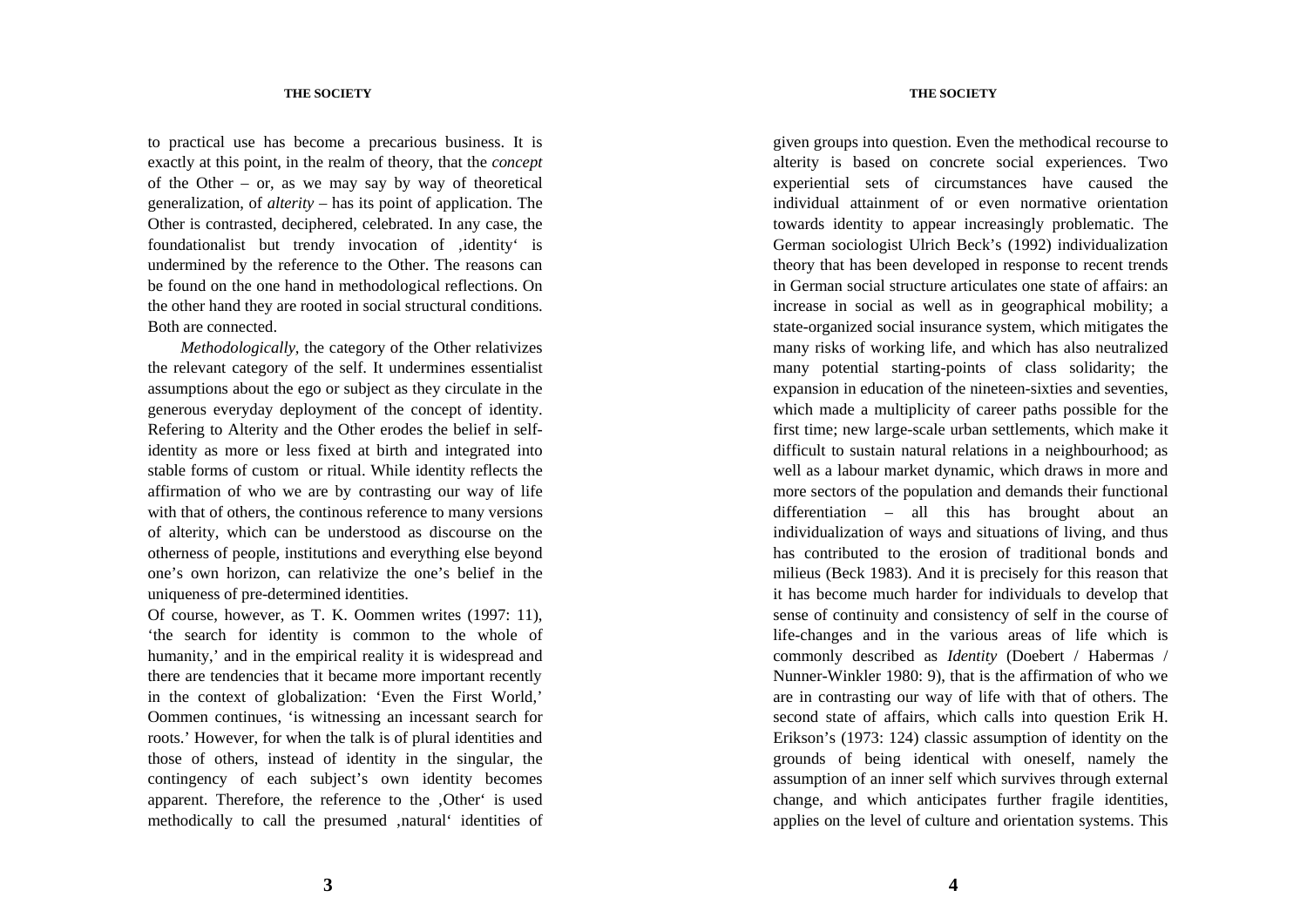## **THE SOCIETY**

concerns the confusing perception of a world which has been created by the multiplication of social relations as well as by means of globalized communications technologies, and which was articulated in the postmodernist discourse of the nineteen-eighties – a world in which, as Lyotard pointedly puts it (1988: 195), , reality itself has become destabilized to such an extent that it no longer provides any material for experience.'

While the methodological recourse to the Other undermines essentialist assumptions about the ego or subject, concrete experience of the Other and the experience of contingency via alterity as such in modern society also come emphatically on the scene in a *social-structural sense*. By this, I mean not only the current exponentially increasing empirical confrontation with the .Other' in processes of globalization and migration, telecommunications and tourism. Rather it is the new historical reality which came into being with the industrial and political revolution of the modern period and delivered a new order of reality, which became the experience of alterity *per se.* It dissolved the old rigidly given social order of hierarchically organized strata into an on-going process (Freyer 1984: 81) just as it similarly dissolved the central cosmic order and the notion of a single all-subsuming grand design in terms of how the world was envisaged. While the concept of identity, which, in contrast to the process concept of identification, suggests a self-contained, completed thing, representing a sign of the world's stability and taken from the model of traditional society, it is however the historical experience of *difference*, in which sociology came into being as an academic discipline, whose characteristic feature is the antiessentialist explanation of the given by means of the Other.

The dissolution of living together in homogeneous groups, the structural differentiation of modern society, causes the increase of experiencing the Other in everyday life. And that causes changes in the conception of the world and in the conception of identity as well. But even when the concept of alterity, of the ,Other,' is used in a methodological strategy to challenge the notion of identity, bearing social-structural witness to a mobile society: it does not thereby however deliver an understanding of identity.

In immediate connection with this first contextualization of the theme of the Other in relation to identity and alterity, two levels on which the subject of , identity' can be taken up will thus be distinguished in the light of corresponding sociological approaches. Then by means of these, the theoretical resources provided by social theory will afford four different perspectives on the theme under review.

The first may be termed the *level of object reference*, the theory-guiding reference to Ego or Alter ego (Other). On this level, the sociological approach turns out to be crucial in replacing the first-person subject of the Enlightenment thinkers into the sociological subject. The latter is no longer autonomous. It is not given as an essentialized centrality, but rather it first emerges in dialogue and intercourse with 'significant Others' (Mead). Without an other, there is no ego. While the sociological model is thus able to transform the essentialism of identity into an anti-essentialist interactive analytical concept, the origin (in the other) and product of identity nevertheless continue to be treated as equivalent within this conceptual framework. While this may be appropriate when examining a segmented or stratified society of the pre-modern type, which is split into clearly differentiated groups, it is not appropriate when examining the contemporary problematic of fragmented identities (Bauman 1995). The 'logic of identity' approach (on the *theoretical plane*), as Peter Wagner has called it

**5**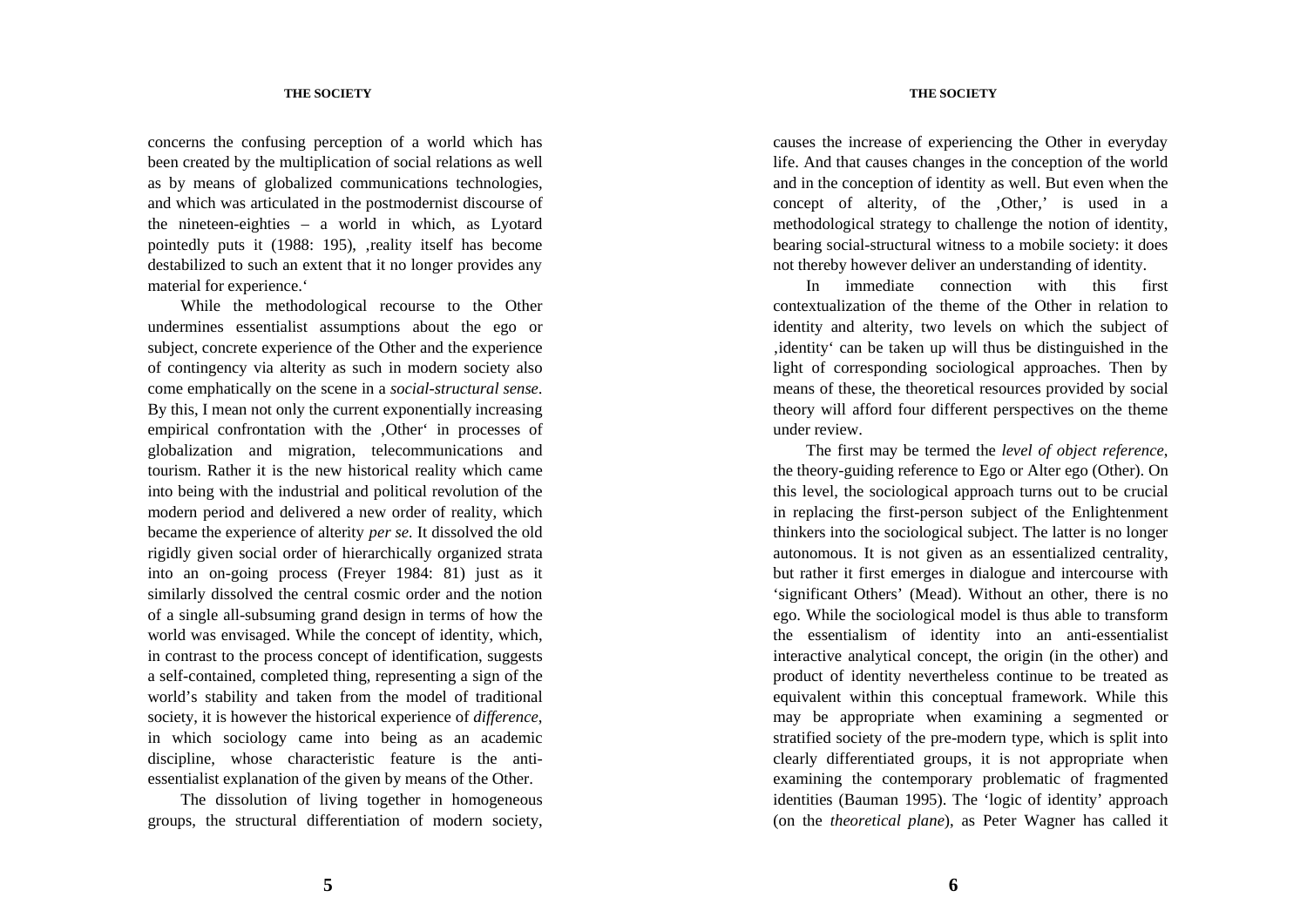(1998: 56), requires that the phenomena under consideration have a stable existence. Difference-theory approaches, by contrast, emphasize the constructivist aspect of identityconstitution from the outset. A stable identity may be improbable, but it is not ruled out entirely. By means of these two distinctions – between Ego and Other on the referential level of object representation, and between logicof-identity and constructivist approaches on the epistemological level of theory construction – the following four perspectives on identity and the Other emerge:

Figure 1 Perspectives on Identity (and their *main concepts*)

| Main Object<br>Reference Logic<br>of Theory | Ego                                      | <b>Other</b>                                                     |
|---------------------------------------------|------------------------------------------|------------------------------------------------------------------|
| <b>Identity</b>                             | Phenomenological theory<br>$Ego = Other$ | Symbolic<br>interactionism<br><i>Identity</i><br>$(Other = Ego)$ |
| <b>Difference</b><br>(Constructivism)       | Genetic structuralism<br><i>Identity</i> | Systems theory<br>Alterity                                       |

What are these perspectives in more detail? The individual first-person subject under consideration and a strategy, which is concerned with a reduction to essences, are the chief characteristics of the *phenomenological theory*. The behaviour and attitudes of the Other are, by contrast, the origin for each particular identity according to the perspective of *symbolic interactionism*, particularly in the work of George Herbert Mead. As a strict difference theory, *systems theory* explodes the conceptual framework of traditional approaches. Rejecting so-called realist descriptions of the social world on the level of theory, it

#### **THE SOCIETY**

attempts to open up a perspective for alterity, that means for 'other possibilities.' Finally, a *structural-genetic approach* that became popular through the work of Pierre Bourdieu but has similarities to structuration theory as well (Giddens 1993) does indeed permit an inquiry into identity but it is suggestive of a historicized perspective. There are structures of the subject. Nevertheless, these structures are not fixed, they are not pre-given, they are constituted in practice (Bourdieu 1990).

# **Thinking Identity and the Other**

All four approaches are now characterized in turn. In doing so even at the first short presentation, we need to borrow conceptually from the field of philosophy. Because it is precisely the subject's constitution of itself through interactions with others which determines sociological interpretation, the description of the world as constituted by the originating acts of the subject opposes the sociological perspective. As a theory of a starting-point for the firstperson subject, the *phenomenological approach* is exemplified in the foregoing sketch. After all, Edmund Husserl's phenomenology in its reception and reworking by Alfred Schutz also had a sociological layer. The so-called 'absolute ego' (Husserliana VIII: 506) of phenomenological analysis as a point of departure and/or refuge is assigned and pre-set by Husserl. What this approach takes into account, according to Husserl, is 'the individual ego which encounters only itself absolutely, and [which constitutes] the external world in stages as the result of appearances, a world which is transcendent to the ego, but which is a world of appearance relative to him' (Hua IV: 324). Already here on a methodological level the Other is left out of the picture. The phenomenological reduction, which is demanded by Husserl's methodology, requires instead first of all from the transcendental perspective the dissolution of any pretence of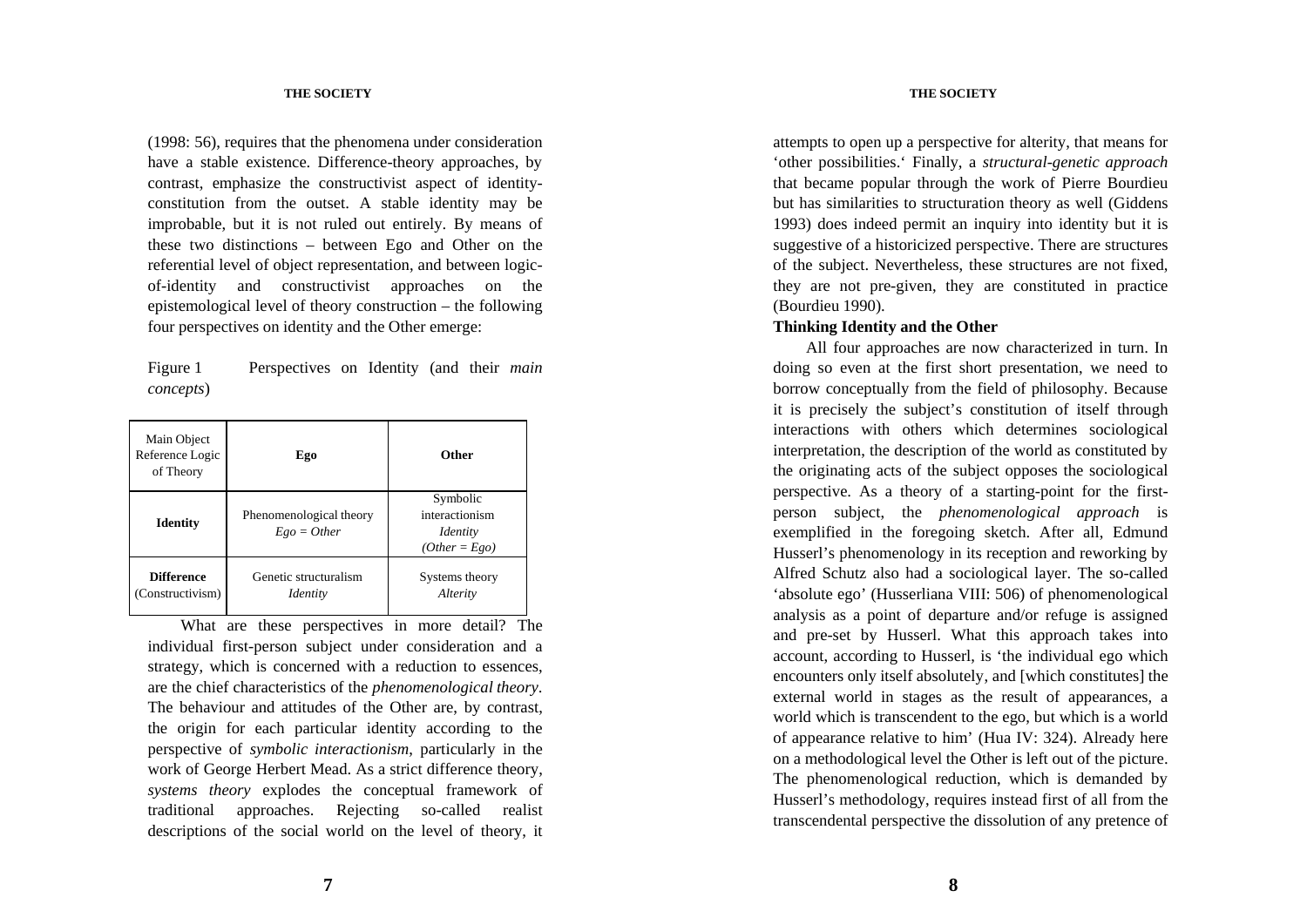being in consciousness and requires in addition an eidetic reduction, which secures what survives through variation as identical. All in all Husserl thereby pursues access to the 'realm of transcendental consciousness,' as he says, 'as being in a certain sense, that of 'absolute' being' (Hua III/1: 158f). That the thus exposed 'ego … contains an immense *innate a priori*, and that the entire phenomenology ... is the revelation of this inherent *a priori*' (Hua I: 28), to be sure, is neither suited to the contemporary experience of fragmented identities nor to the idea that alterity is relevant to identity. So at this juncture that form of theoretical critique, for example levelled by Lyotard, that Husserl represents a form of transcendentalism, which 'derives all knowledge from a foundational Ego' (Lyotard 1993: 54) will not be contested at this point. It should however be remembered that with Husserl's phenomenology, a theoretical plateau was already reached at the turn of the last century (Welz 1996), which runs the risk of going by the board in many contemporary approaches and especially in cultural justifications. There is however no need to immediately throw the baby out with the bathwater. For in a certain sense Husserl's notion of the constitutive absolute first-person subject does reveal itself as fitting into a world understood in many areas in terms of process, in which nature is historicized and in which according to Darwin human beings are integrated in the chain of being.

In this way, phenomenological *Egologie* (Ego logic) seems for example to be protected against dangerous collaboration of the liberal recognition of the Other, the uniqueness of individuals, groups and their modes of orientation, with a cultural fundamentalism which yields a justification for excluding the 'alien' singular and therefore also the 'alien' plural (Stolcke 1994: 58). It arms itself in advance against a reified understanding of ethnicity, a kind

### **THE SOCIETY**

of essentialized interpretation of cultural identity, which is intrinsic to cultural relativism. In 1911, Husserl conceived of his 'philosophy as a rigorous science' as a counter-blow which would combat not merely any 'naturalization of consciousness [respectively …] of ideas' but also the relativist tendencies in 'historicism and world-view philosophy' (Husserl 1981: 13ff; 49ff). On the one hand experimental psychology is for Husserl no less an adversary than the fully contra-distinguished position of the naturalistic, which the given 'in empirical intellectual life' – completely 'without naturalizing it' – 'posits absolutely' (ibid.). Relativist 'historicism,' or nowadays the 'microhistory of everyday life' of nineteen-eighties' neohistoricism, whose 'identity-related interest in history,' in Juergen Kocka's words, underlies its support for the inalienable right of the alien, past and individual, leads according to Husserl inevitably to 'extremely sceptical subjectivism' (Husserl 1981: 51). For the fulfilment of the function in which the phenomenological approach counterpoises itself by means of the conceptual device of an 'absolute Ego' to Weberian 'polytheism' of 'value-rankings of the world,' which are in 'an insoluble state of war with one another' (Weber 1985: 603), it would be necessary today to discover or even to invent for the first time the theoretical means to cut the ground away from beneath the essentialization of cultural differences and their cruel reality. However, Husserl's theory opposes itself to the thinking, which explains the contingent as eternal. As is already the case for Kant (1976: 378a) with the 'logical subject of thought,' so it is also the case for Husserl that the Egosubject which he discovers can no longer be seen as a substance which forms part of reality. In contrast with Kant, however, Husserl in no way sets out from the level of an anonymous consciousness. He begins with the individual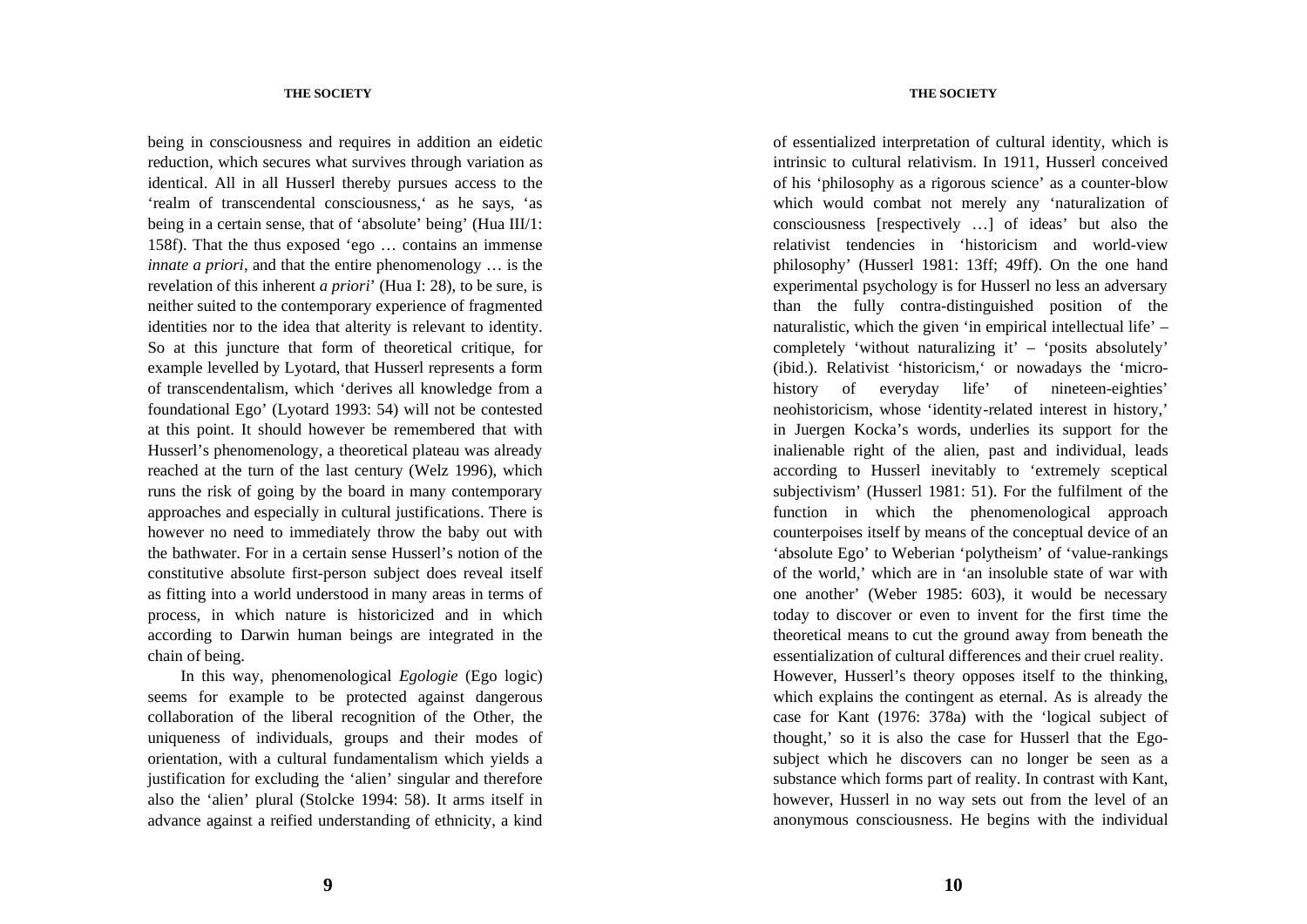first-person subject of the phenomenological observer. Instead leaning on Kant's apagogic procedure of deduction from the given body of knowledge provided by the natural sciences, Husserl's understanding of the subject – identity is a later concept of the social sciences – makes emphatically clear that 'a conceptual and terminological fixing … of each … flowing state of concretion is not to be contemplated' (Hua III/1: 157). For phenomenology, an essentialization of identity is out of the question.

However, Husserl's conception also leaves no space for the concept of the Other. Its emphasis on the transcendental ascendancy of the first-person subject remains absolute. Can this be relevant to a sociological approach? Alfred Schutz, often portrayed as a pupil of Husserl, had no interest in anything of this nature. According to him, social science needs 'no transcendental Ego' (Schutz 1985: 402). The way in which Schutz sets out his putative , phenomenological 'social theory appears at first even to be the diametrically opposed antithesis of the Husserlian approach. 'All cultural and social science is indeed' he writes, 'in principle mundane, and bears no relation to a transcendental Ego or to a transcendental alter ego' (1971: 138). Instead of proceeding from a transcendental first-person subject, Schutz requires that the point of departure should be the assumption of a given ,mundane You.' Instead of investigating the self-identical subject, he requires the 'investigation … of the alien firstperson subject' (1974: 230/226). For Schutz, it is always the processes by which meanings are constituted which interest an interpretative sociology. It is obvious that it is those processes of meaning constitution of the Other, of he or she who live in the social world: the 'prime objective of every form of social science,' according to Schutz, is the 'maximal clarification and explication of that which those who exist in

## **THE SOCIETY**

the social world generally think about [the social world]' (1974: 315). However, what sort of Other is it that Schutz is presupposing here? Postulating, in contrast with Husserl, the 'general thesis of the *existence* of an alter Ego,' Schutz proceeds from the assumption that the 'stream of thought of the Other manifests the same fundamental structure as my own consciousness.' As a result, the Other stands in a precise analogy to the phenomenological transcendental Ego. As a consequence Schutz is able to conceptualize a reciprocal understanding, should the need arise, as an attempted approach in 'perpetual progress' (1971: 201; 1974: 150). Correspondingly, he finds he has to place selfand other-interpretation in opposition to one another. What is principally rendered dubious 'cogitations which have an aspect other-mindedness to the object,' while by contrast 'immanent acts directed towards one's own experience' remain indubitable (1974: 148). How alien 'processes of consciousness' are to be inferred, then clearly suggests itself. The 'interpretation of the processes of consciousness of the 'alter Ego'' always has to be preceded by 'the selfinterpretation of the interpreter'. Understanding is confined to what one can accomplish oneself. It always takes its point of departure from the 'given Now and How provided by the interpreter's own experience' (p156; p177). To the extent that Schutz on the one hand thus explicitly determines the naturally given other as an object of sociological understanding, and on the other hand holds to the egocentric perspective of phenomenological investigation, he institutes a radical scission between first- and second-person singular subjects. The observer and the observed remain alien to one another (Perinbanayagam 1992: 142). To summarize: Schutz postulates the Other rhetorically – and yet finds no access to it. What he proposes is the inference of the alien based on the model of the first-person subject.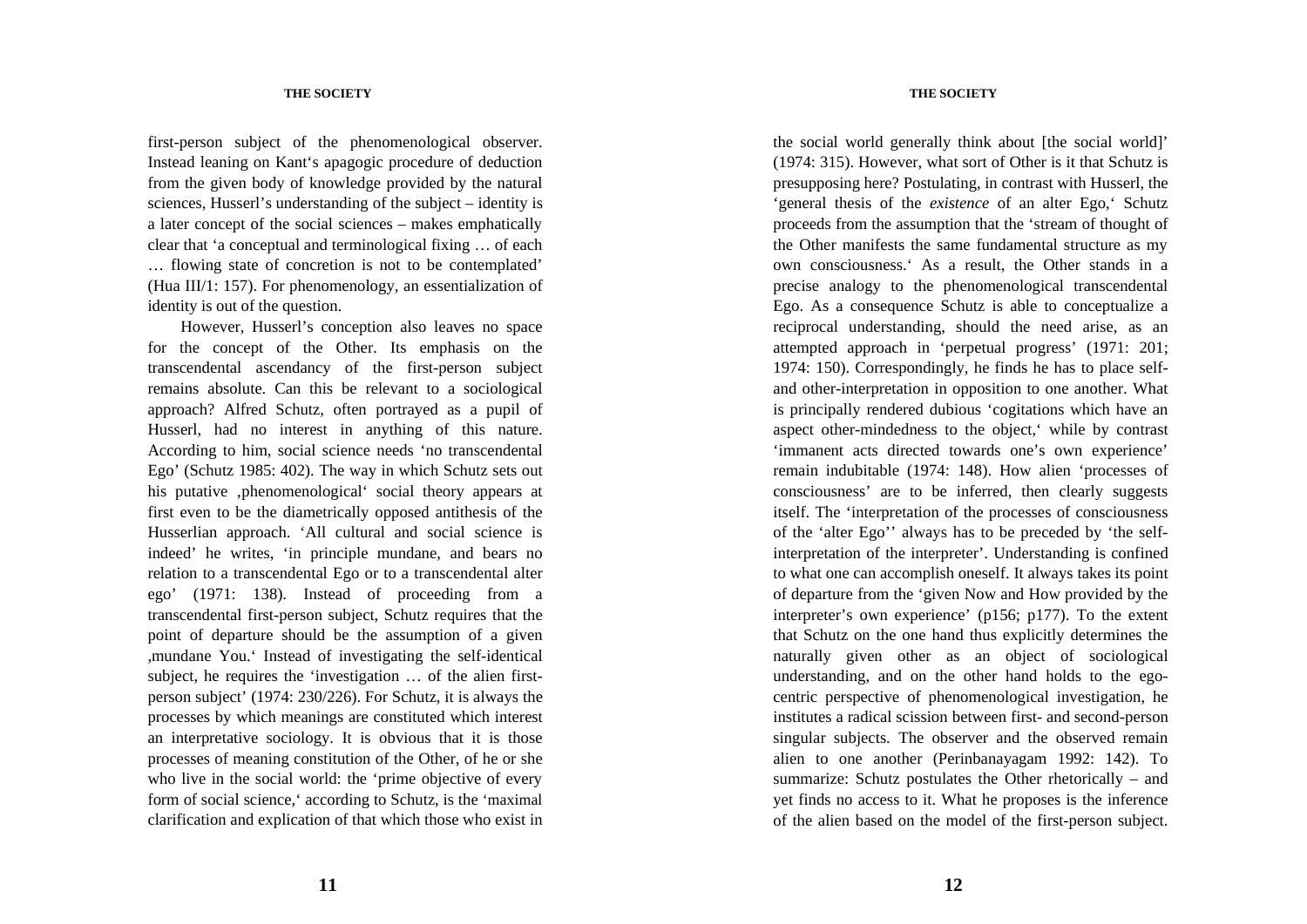This explains the characteristic equation of the Other with the first-person subject in the preceding tabulation.

In contrast with this approach, a genuinely sociological view of the subject does not start from the individual. It abandons the subject-centred perspective. It rejects the essentializing interpretation of the subject because what is crucial to such a sociology is the *social* origin of first-person subject identity: the Other becomes constitutive of identity. Identity is not just 'there,' but develops itself (Mead 1973: 177). In order to see this, the *symbolic interactionism* devised by George Herbert Mead does not set up the internal and external worlds as ontological contraries. Internal and external are rather combined with one another pragmatically in interactive behaviour. For instead of leaving the generation of symbolic meanings to a private consciousness, Mead appeals from the very outset to a relationship between subjects, in which the active body constitutes a bridge to the Other. The idea of developed identity as the capacity to become an object for one's own reflection, counts for Mead as a social structure which emerges from social experiences (Mead 1973: 182). While Schutz's phenomenological approach also appeals to the foundational concept of action, according to which an action once performed acquires significance in retrospective reflection, Mead's pragmatic approach takes its origin from the world of practical action. It is not the first-person subject which typifies the Other or the first-person subject's own action. Rather, on the contrary, it is the Other whose views on the first-person subject are the material for the latter's conceptualization of itself.

First of all Mead describes the genesis of human communication as a transition from interaction which is mediated gesturally to one which is mediated symbolically; in which the latter already demands interpretation. A

#### **THE SOCIETY**

decisive factor in the constitution of identity, furthermore, is then the capacity to adopt the attitude of others towards the individual. By this means, the latter acquires the capacity for reflection about itself. As occurs in a game, one first adopts the variety of attitudes of others towards oneself like a set of different roles. As in the example of a competition, one accordingly adopts the attitudes of all those taking part. Beside the organization of expectations about behaviour from the standpoint of others, an integral part of the comprehensive constitution of identity is also the organization of the attitude of what Mead calls the 'generalized Other': 'The attitude of this generalized Other,' Mead writes, 'is that of the entire community.' It is this, that is the 'generalized Other', which provides the 'individual with his unitary identity' (Mead 1973: 196).

This demonstrates that Mead's interactionist model is a characteristic product of the first half of the twentieth century. Identity became a problem following the emergence of large-scale society and the relative decline of traditional group life. On the one hand, Mead's model reflects the growing complexity of the modern, in the conviction that the innermost nucleus of the subject is not a self-contained thing. The subject is not a pre-existing substance. Rather it first constitutes itself through intercourse with significant others. How at the beginning of the twentieth century, in the melting pot of American society, social integration could be conceived? How – as a theme in fashion during the 1950s (Gleason 1983: 926) – could the constitution and survival of the individual in anonymous mass society be conceived? These are the questions posed in advance of the scientific inquiry. On the other hand, the subject remains interlocked by means of identity with the surrounding social structure. Thus Mead still sees 'no sharp dividing line between our own identity and the identity of other people' – indeed, self-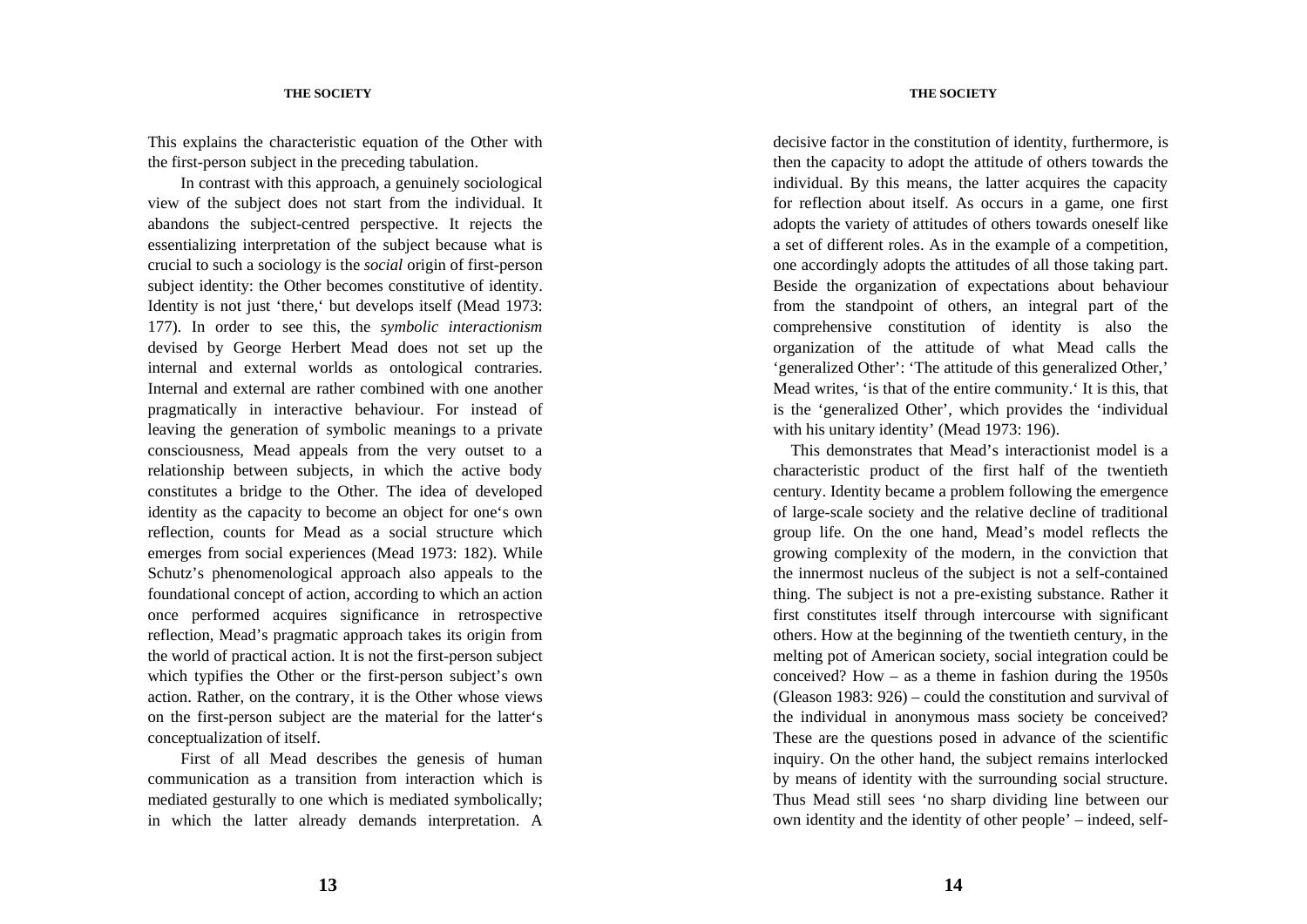identity expresses itself rather as the 'general pattern of behaviour [of the] given social group' to which one belongs: the community, according to Mead, 'exercises control over the behaviour of its individual members' (1973: 206/198). Seen in this light, Mead's approach does not only address the topic of identity. In addition, a good deal on the level of its theoretical architecture points to an identity-logical construction (though here 'identity' is no longer meant in its sociological or psychological sense but in an epistemological or even logical sense, that is A=A). For on the conceptual level, according to Mead, it is basically determined in advance in any given social group, what thereafter constitutes itself in the subject.

It is of course true that in Mead's view identity constitutes itself in the adoption of the attitudes of many others. Furthermore, in addition to Mead's 'Me' which consists in the adopted viewpoint of others towards me, there is the 'I,' the creative potential of the first-person subject, which sees to it that I am an authentic individual and not simply a clone of an other. However, Mead's 'I' remains a sort of residual category. It remains undefined and it is not clear what significance it has in the construction of any given individual identity. In other words: without any contribution having been made by the creative first-person subject, that in which self-identity is held to consist already is available in its component-parts in the attitudes of others towards me. But do I belong to a clearly fixed group, whose attitudes are equivalent to my own?

# **Rethinking Identity**

A differentiated society, which is less clearly factored into groups or into clearly ordered social strata which regulate social interaction, has made this approach problematic. Perhaps one can read Mead's theory, indeed, as precisely an attempt to rethink social integration after the

### **THE SOCIETY**

end of such a stratified society or at least after the dissolution of its immediate matrix of preconditions. In this connection, the pressing question is how personal orientations can remain in harmony with those who find themselves in a society, which is perpetually in transition. Mead's conception remains to the extent that it is a mediated reaction to the dissolution of the model of social order in which there are sub-communities available to inspection, in which everyone was assigned a determinate position in the array of social groupings from the outset. Another theoretical response however deals with the problem directly. This is provided by the research perspective afforded by so-called *difference theory*. For theories which are characterized by and which are emphasizing 'difference', difference is central to theoretical arguments that view identity not as a pregiven entity bound by the fixed attributes of groups but as constituted. Consequently, seen from this perspective, identity is nothing but a construction. As for example,

Jacques Derrida's intellectual project has been challenging all essentializing in philosophy and cultural sciences via his deconstructivist approach of 'difference theory' (1967). A radically constructivist other version of this idea is represented by the *systems theory* of Niklas Luhmann (1995), the German sociologist, which by contrast with post-structuralist approaches locates itself against the background of social-structural displacement. According to the systems-theoretic approach, the conception and construction of identity becomes possible for the first time in a modern society, which displays high levels of specialization in the workplace and systemic differentiation into different realms. Only once society has factored out into functional sub-systems, which are only weakly interconnected with one another, such as economy, law and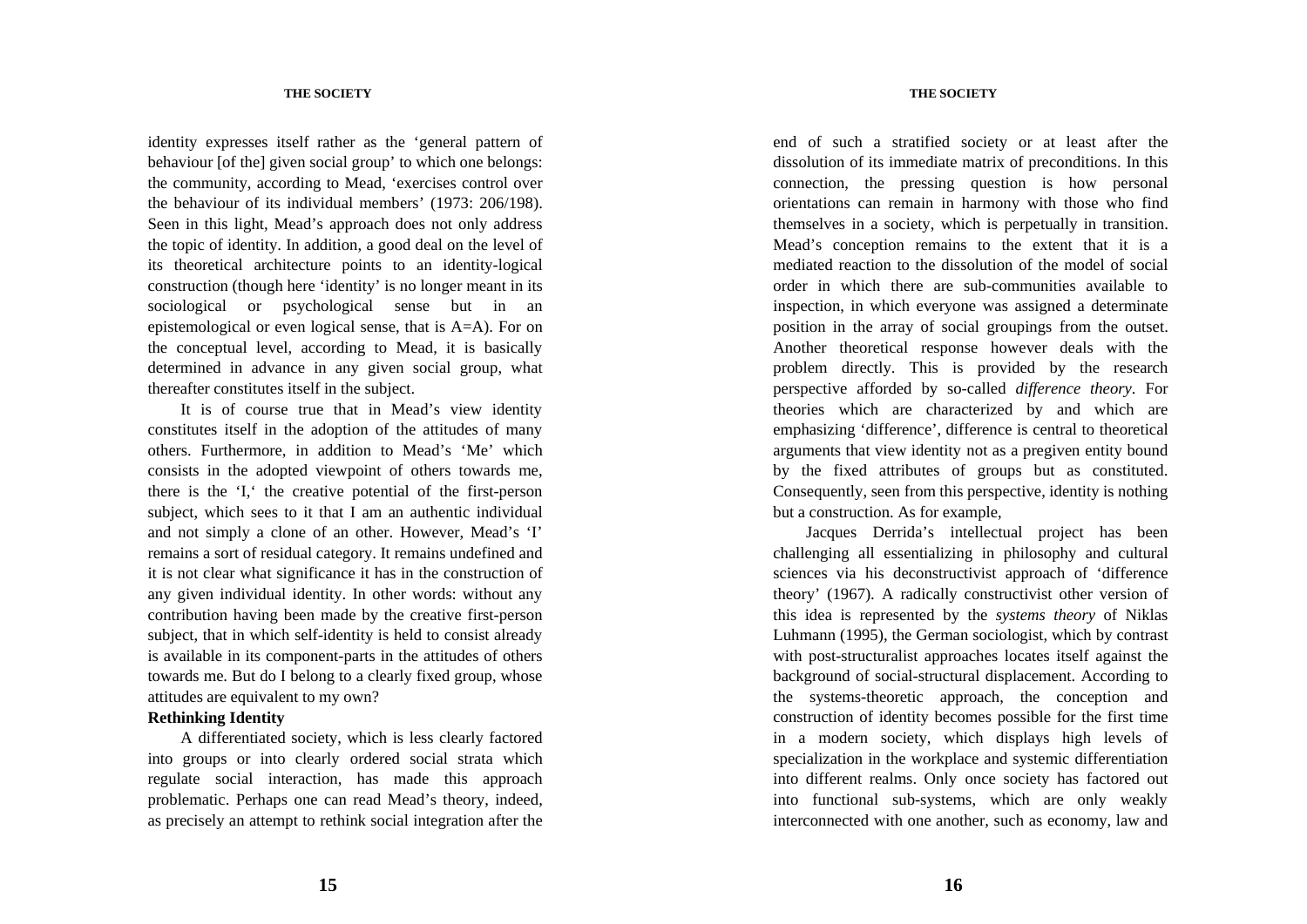science, that there is, on the one hand, a collapse of totalizing interpretations of the world, while on the other there is also a pluralization of individual biographies which first give rise to questions such as 'Who am I?' and 'Where do I belong?'

In order to differentiate this model from the 'lookingglass self' of interactionism (Cooley 1902), according to which the self finds itself in the viewpoint of the Other as if in a mirror, we need only turn the model upside down. After all, as Luhmann might frame the question: what does one see in the mirror? Only the observer him- or herself. This is what marks out the difference-theoretic approach: the 'radical de-ontologizing of objects as such' (Luhmann 1995: 177) by a shift in perspective to the differentia by means of which 'reality' is fabricated. This is enough in itself, with regard to the concept of identity, to yield a completely different way of formulating the question in comparison with the perspectives discussed above. Thus instead of starting with given aspects of identity, Luhmann poses the 'question of how identity is produced'. Instead of asking 'what sort of thing identity *is*,' according to Luhmann, we should rather ask '*how* it is *manufactured*, what is made fundamental to the observation of identity' (1990: 21). A difference-theoretical approach therefore assumes no object and no concept as something already given. Rather the point of departure for the theory lies in the present case in distinctions as, for example, those between identity and difference, which in each instance cannot be made 'in themselves' but only as 'relative to the standpoint of the observer'. An object concept such as the identity of the subject loses all significance in Luhmann's constructivist view of the world as the processing of differences. Already at the conceptual level identities no longer 'exist.' They can however in case of need be generated recursively (Luhmann

### **THE SOCIETY**

1997: 46f). In this connection, it is the contingently occurring repetition of the denotation of one side of a differentiation, which is condensed to something temporarily identical and thereby becomes re-identifiable. It is decisive that from this viewpoint identities are not primordial data, but can only be defined negatively through differences from others. In relation to the subject of individual identity, Luhmann is not at all concerned to search for the key to subjective reality, which the concept of identity promises either incidentally to or precisely because of the referral back to social structuring. The question about the subjective being-the-same-as-oneself and the corresponding role of the Other do not come up in Luhmann's subjectless systems theory, which is centred on the concept of communications. At best, for example, systems theory provides for the investigation of the deployment of the binary opposition between Us and Them (Ego/Other) in the communicative discourse of the mass media, analyzing the extent to which it is supported by racist (using Luhmann's own terminology) 'programs' and how far by the programs of a cultural fundamentalism.

It should be noticed that systems-theoretic constructivism does not deconstruct 'identity' on the level of the object by adverting to the Other. Rather a concept is projected which dissolves the objects of each essentializing understanding. In the concrete case, the popular concept of a basic personality of cultural identity becomes obsolete in the constructivist lexicon. Precisely in this connection, moreover, very abstract theoretical operations could in my opinion become practically applicable once again. In this respect it is an advantage enjoyed by difference-*theoretic* approaches to infiltrate essentialist representations of culture just as it is to bring into the spotlight the fragility of modern identities, *without* inscribing the being of the Other in an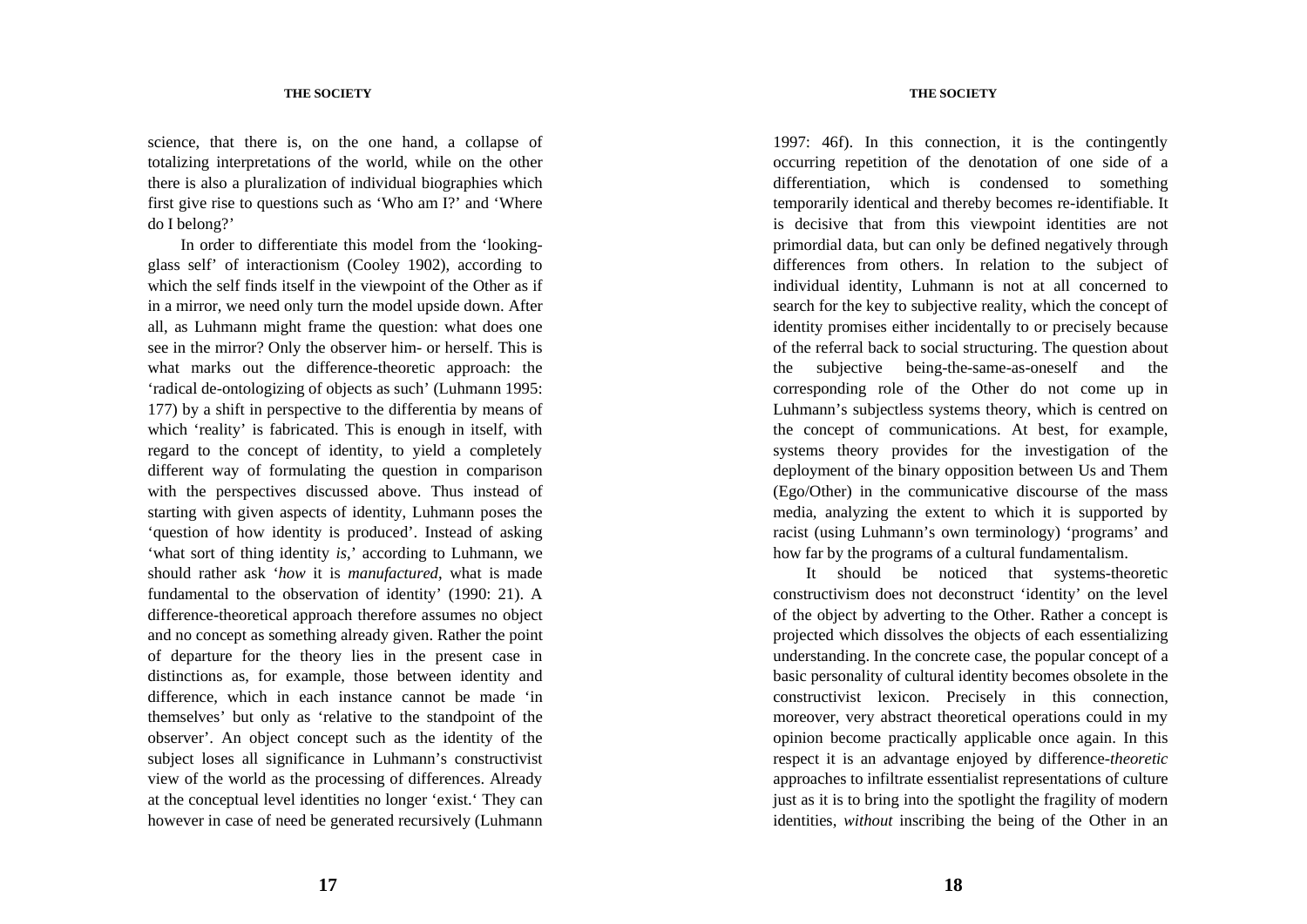### **THE SOCIETY**

argumentatively deployed 'cult of the Other' at the level of the object. For every now and then, as far as the latter goes, the 'professing of radical alterity [at the thematic level, F.W.] […] passes over 'into ethnocentric xenophobia' as Aleida Assmann (1994: 29) writes.

In order however not to abandon entirely the theme of identity on the *empirical level*, one cannot avoid crossing over from Luhmann's radical constructivist conception to a *structural-genetic approach*. From this perspective, in addition, identity is not a given datum, nor is it set out in advance in the surrounding social world. This remains rather a criticism of Mead's identity-logic model, which sees set out in the current interaction situation what constitutes itself as identity. The thus safeguarded integration of society by means of an 'always already existing' shared cultural preunderstanding no longer seems to be universally or wholly to the social structure of the present. In contrast with this, it is more appropriate to foreground with Pierre Bourdieu the historicity of mental structures. Of course the incorporation of historical objective social structures should in no way be excluded from consideration, but the habitus constitution, as Bourdieu terms it (Bourdieu 1992: 139; Wacquant 1992: 20), should be opened up to a 'genetic' analysis. On the one hand, the habitus peculiar to each subject is not to be straightforwardly derived from the social attitudes of others or from society per se however it is understood. The habitus is an active and practical identity, which is not reducible to passive perceptions. Denoted within this is, above all, a kind of active centre of action. It is not the abstracted transcendental first-person subject of phenomenology. It is rather a centre of action with its own characteristics. Practical identity must have constituted itself in the practice of individual life histories. Consequently, identity cannot be freely modelled according to this perspective. Identity

becomes a dynamic category. It becomes a life-long project of coming to terms with constantly changing situations. However, through its life-historical connections with the biography of each individual and its structural context it is not just any old project of will.

The currently fashionable, much alluded to 'self-made biographies' have, from this perspective, two limitations, an internal and an external one. Throughout the social, which Bourdieu envisages as a complex field of objective relations, leaves its mark in a temporal process on the body and behaviour processes as well as on the subjective schemata of perception and judgement. In this way, identities can be understood as open and shifting, but also as being nevertheless given. They should count as both: as constituting and as being constituted.

## **Conclusion**

In conclusion, two facts should be held in view: the real experience of alterity that is the experience of different identities (rather than identity in the singular) renders essentialist interpretations of identity obsolete. In addition, the limits of internalization approaches to identity and the self are becoming obvious (Blasi 2001). Relational recourse to the Other is unavoidable. Moreover, owing to the socialstructural dissolution of hierarchically stratified society, the forms of action required for the construction of conventional identities have moreover become exiguous. By the way, in my opinion that applies also to the practical and not merely the rhetorical generation of collective identities. Quite clearly, the sociological perspective demands that reference be made to the social and cultural formation processes constituting identities. Smashing theoretically an essentialist understanding of the latter may perhaps be its contribution to the discursive and practical struggle of identities. Identity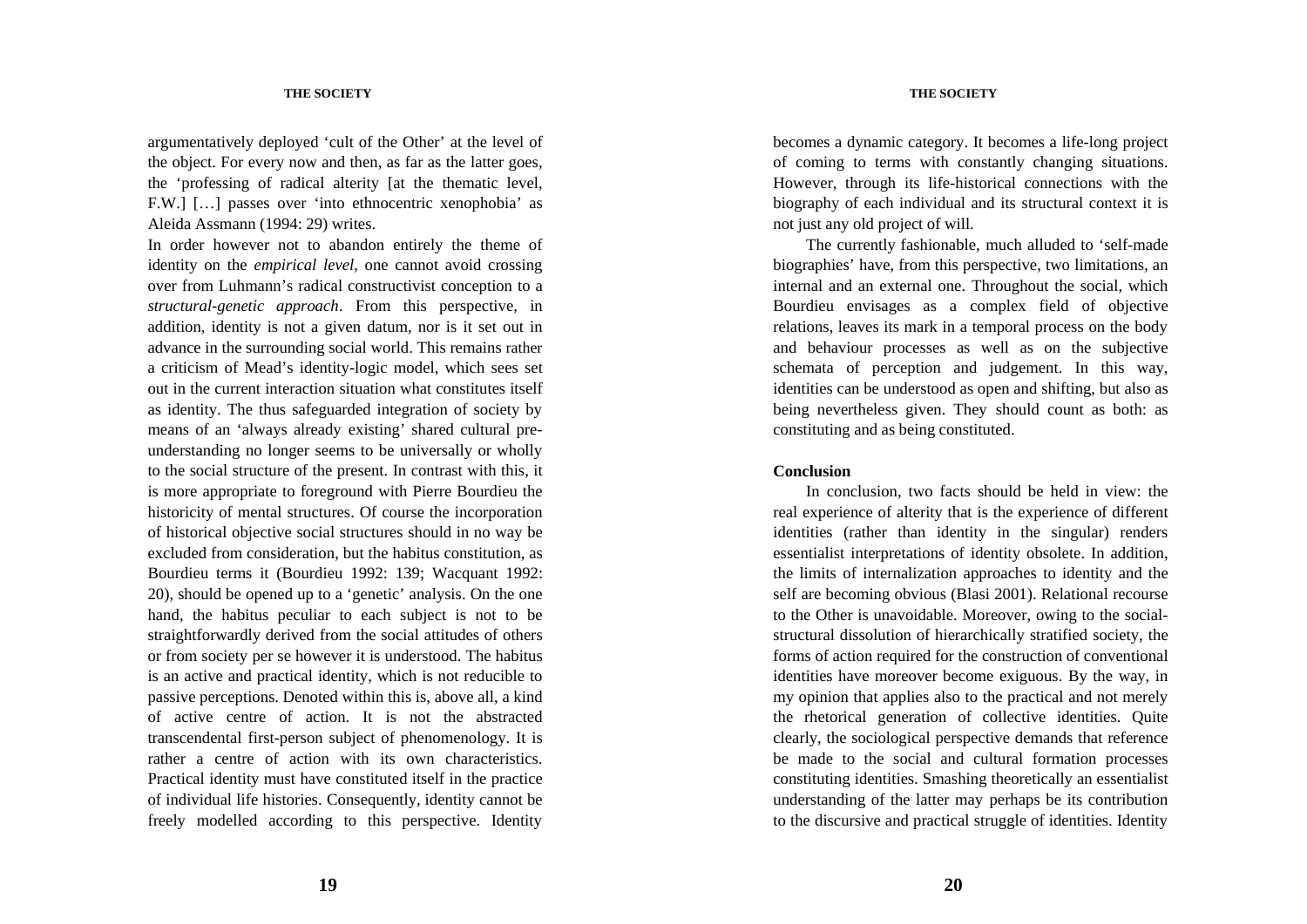does not exist as an immutable essence. The ambivalent mobilization effects of so-called ethnic identities will exist only for so long as their mode of construction remains unexamined. The Other – masculine, feminine and neuter, meant in a practical social world sense, is what prompts us to rethinking the concept of identity and to investigating its social construction further.

*Translated by Glen Newey and Frank Welz* 

#### **Note**

An earlier version of this paper was read as a Special lecture at Jawaharlal Nehru University, School of Social Sciences, Centre for the Study of Social Systems, on  $12<sup>th</sup>$ October 2000, chaired by Joginder S. Gandhi. I should like to thank the Centre and the School and particularly Anand Kumar, T.K. Oommen and M.N. Panini for their hospitality. **References**

- Assmann, Aleida. 1994. 'Zum Problem der Identitaet aus kulturwissenschaftlicher Sicht.' in Rolf Lindner (ed.) *Die Wiederkehr des Regionalen. Ueber neue Formen kultureller Identitaet.* Frankfurt a.M. and New York: Campus, 13–35.
- Bauman, Zygmunt. 1995. *Life in fragments: Essays in postmodern moralities.* Oxford and Cambridge, MA: Blackwell.
- Beck, Ulrich. 1983. 'Jenseits von Stand und Klasse? Soziale Ungleichheiten, gesellschaftliche Individualisierungsprozesse und die Entstehung neuer sozialer Formationen und Identitaeten.' in Reinhard Kreckel (ed.) *Soziale Ungleichheiten.* Soziale Welt. Special volume 2. Goettingen: Schwartz, 35-74 (in English: Chapter 3, Beyond status and class?' in *Risk Society. Towards a New Modernity,* 1992, 91-102).

### **THE SOCIETY**

- Beck, Ulrich (1992): *Risk Society. Towards a New Modernity,* London/Thousand Oaks/New Delhi: Sage.
- Blasi, Augusto. 2001. 'Moral motivation and society: Internalization and the development of the self.' in Guenter Dux and Frank Welz (eds.) *Moral und Recht im Diskurs der Moderne. Zur Legitimation gesellschaftlicher Ordnung.* Opladen: Leske + Budrich, 313-329.
- Bourdieu, Pierre. 1990. *The logic of practice.* Cambridge: Polity Press.
- Bourdieu, Pierre, and Loïc J. D. Wacquant. 1992. *An invitation to reflexive sociology.* Cambridge: Polity Press.
- Cooley, Charles Horton. 1902. *Human nature and the social order.* New York.
- Derrida, Jacques. 1967. *L'écriture et la différence*. Paris: Seuil.
- Doebert, Rainer, Juergen Habermas, and Gertrud Nunner-Winkler. 1980. *Entwicklung des Ichs.* 2nd edition. Koenigstein, Ts.: Athenaeum.
- Erikson, Erik H. 1973. *Identitaet und Lebenszyklus.* Frankfurt a.M.: Suhrkamp.
- Freyer, Hans. 1984. 'Soziologie und Geschichtswissenschaft.' in Hans-Ulrich Wehler (ed.) *Geschichte und Soziologie.* Koenigstein,Ts.: Athenaeum, 78-84.
- Giddens, Anthony. 1993. *The constitution of society: Outline of the theory of structuration.* 2nd edition. Cambridge: Polity Press.
- Gleason, Philip. 1983. 'Identifying identity: A semantic history.' *Journal of American History,* 69 (4): 910-931.
- Husserl, Edmund. 1952. *Husserliana.* Volume IV: Ideen zu einer reinen Phaenomenologie und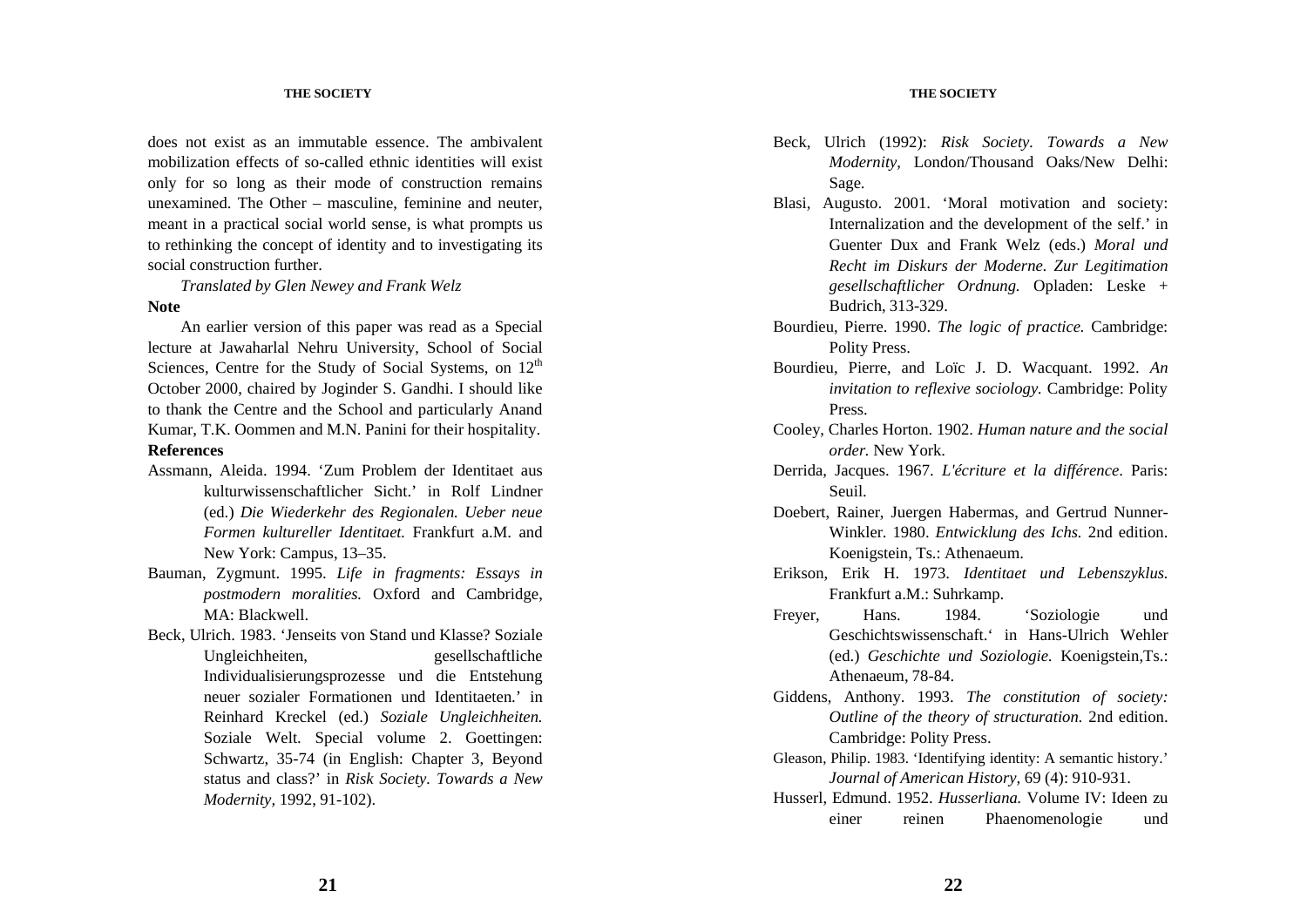#### **THE SOCIETY**

phaenomenologischen Philosophie. Book two: Phaenomenologische Untersuchungen zur Konstitution. Ed. Marly Biemel. Haag: Martinus Nijhoff (abbr. Hua).

- Husserl, Edmund. 1959. *Husserliana.* Volume VIII: Erste Philosophie (1923/24). Part two: Theorie der phaenomenologischen Reduktion. Ed. Rudolf Boehm. Haag: Martinus Nijhoff.
- Husserl, Edmund. 1976. *Husserliana.* Volume. III/1: Ideen zu einer reinen Phaenomenologie und phaenomenologischen Philosophie. Book one: Allgemeine Einfuehrung in die reine Phaenomenologie. Text of the first to third editions. Ed. Karl Schuhmann. First book of two-book volume. Haag: Martinus Nijhoff.
- Husserl, Edmund. 1981/1911. *Philosophie als strenge Wissenschaft.* Ed. Wilhelm Szilasi, Frankfurt a.M.: Klostermann.
- Husserl, Edmund. 1991/1931. *Husserliana.* Volume I: Cartesianische Meditationen und Pariser Vortraege. Ed. Stephan Strasser. Dordrecht/Boston/London: Martinus Nijhoff.
- Kant, Immanuel. 1956. *Kritik der reinen Vernunft.* Hamburg: Felix Meiner.
- Kocka, Juergen. 1991. 'Geschichtswissenschaft und Sozialwissenschaft. Wandlungen ihres Verhaeltnisses in Deutschland seit den 30er Jahren.' in Konrad H. Jarausch, Joern Ruesen, and Hans Schleier (eds.) *Geschichtswissenschaft vor 2000. Perspektiven der Historiographiegeschichte, Geschichtstheorie, Sozial- und Kulturgeschichte. Festschrift fuer Georg G. Iggers zum 65. Geburtstag.* Hagen: Rottmann, 345-359.
- Luhmann, Niklas. 1990. 'Identitaet was oder wie?' *Soziologische Aufklaerung 5. Konstruktivistische Perspektiven.* Opladen: Westdeutscher Verlag, 14- 30.
- Luhmann, Niklas. 1995. *Social systems.* Stanford: Stanford University Press.
- Luhmann, Niklas. 1997. *Die Gesellschaft der Gesellschaft.* Volume 2. Frankfurt a.M.: Suhrkamp.
- Lyotard, Jean-François. 1988. 'Beantwortung der Frage: Was ist postmodern?' in Wolfgang Welsch (ed.) *Wege aus der Moderne. Schluesseltexte der Postmoderne-Diskussion.* Weinheim: VCH, 192- 203.
- Lyotard, Jean-François. 1993/1954. *Die Phaenomenologie.* Hamburg: Junius.
- Mead, George Herbert. 1973. *Geist, Identitaet und Gesellschaft aus der Sicht des Sozialbehaviorismus.* Frankfurt a.M.: Suhrkamp.
- Oommen, T. K. 1997. *Citizenship, nationality and ethnicity: Reconciling competing identities.* Cambridge: Polity Press.
- Perinbanayagam, Robert Sidhartan. 1992/1975. 'The significance of others in the thought of Alfred Schutz, G. H. Mead and C. H. Cooley.' in Peter Hamilton (ed.) *George Herbert Mead. Critical assessments.* Volume 1, London and New York: Routledge, 124-146.
- Rorty, Richard. 2000. 'Is 'cultural recognition' a useful concept for leftist politics?' *Critical Horizons*, 1  $(1): 7-20.$
- Schutz, Alfred. 1971. *Gesammelte Aufsaetze.* Volume 1: Das Problem der sozialen Wirklichkeit. Den Haag: Martinus Nijhoff.